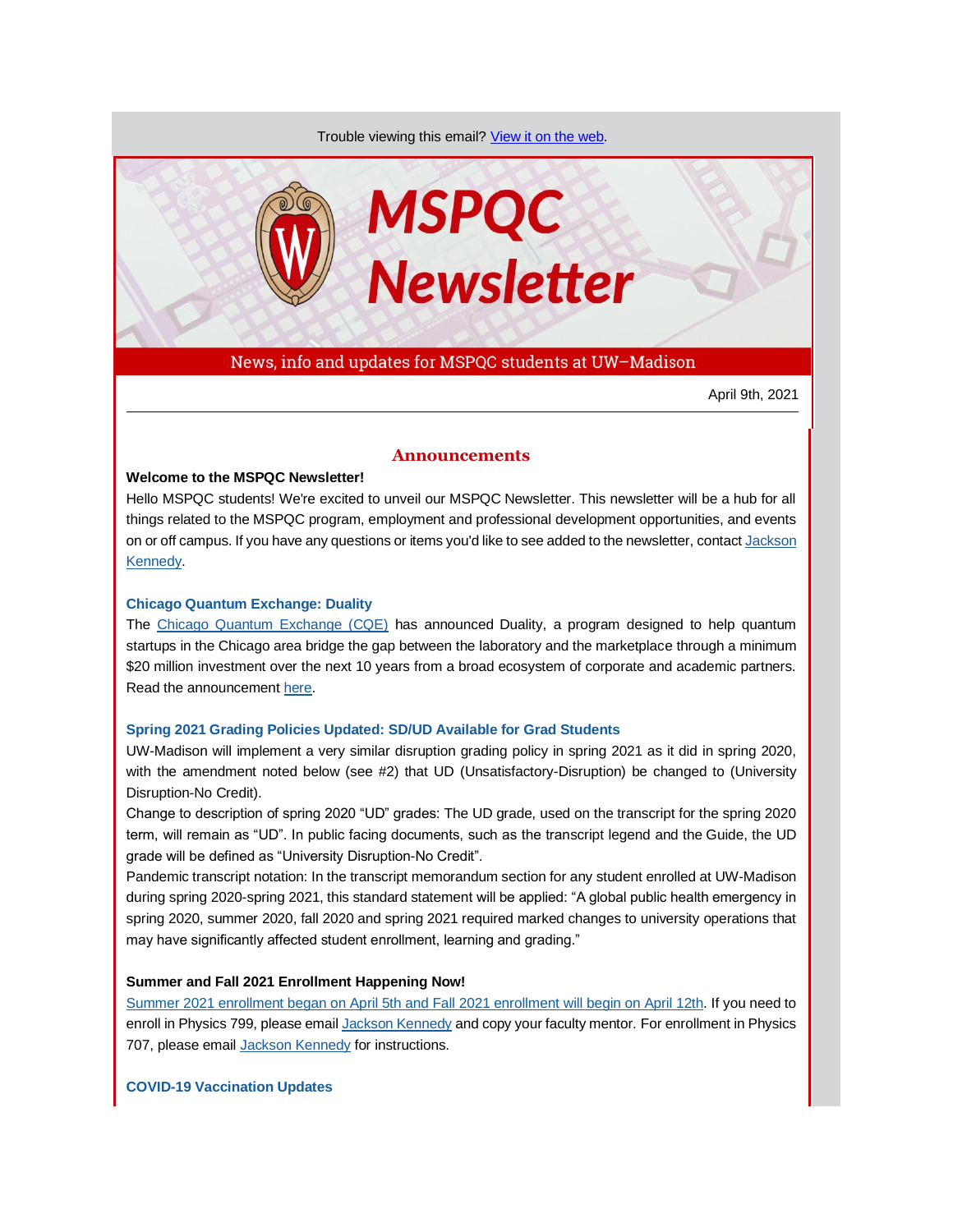The following website details vaccination eligibility and how to make an appointment through your MyUHS account.

## **Professional Development & Events**

## **QED-C – DOE Event on Quantum Entanglement and Quantum Networks**

*Date: April 14, 2021: 1:00 – 4:00 PM EST*

QED-C, in collaboration with DOE, is sponsoring an workshop focusing on quantum entanglement and quantum networks. The 3-hour event aims to raise awareness and connect researchers among the national laboratories and QED-C members who are working on quantum network technologies. For more information, contact Rima [Ouied.](mailto:rima.oueid@hq.doe.gov)

## **[Workshop: Quantum Feature Maps for the NISQ Era](https://app.explore.wisc.edu/e/er?s=1427524768&lid=16136&elqTrackId=D9A6C806B442D65250AAE0F8655991EE&elq=9954f26f843b430287a48381b7b22bd1&elqaid=16315&elqat=1)**

## *Date: April 16, 2021: 10:55 AM – 3:00 PM CST*

The Chicago Quantum Exchange will be hosting a workshop with the goal of providing an overview of current challenges in constructing applicable feature maps and an understanding of the state-of-the-art, as well as start conversations about how these challenges can be addressed under the constraints imposed by NISQ hardware. This workshop will be hosted virtually on April 16, 2021 and you can register [here.](https://app.explore.wisc.edu/e/er?s=1427524768&lid=16135&elqTrackId=BBFEFD35DB60D826D6C9A2E215ABCAF3&elq=9954f26f843b430287a48381b7b22bd1&elqaid=16315&elqat=1)

## **[2021 CQE Member and Partner Workshop](https://app.explore.wisc.edu/e/er?s=1427524768&lid=16134&elqTrackId=DA235149F6454E620BB088C318156897&elq=9954f26f843b430287a48381b7b22bd1&elqaid=16315&elqat=1)**

### *Date: April 19-20, 2021*

Chicago Quantum Exchange Members, Partners, and Trainees are welcome to join a CQE-wide workshop on April 19 and 20, 2021. The workshop will provide opportunities to hear from CQE Partners; engage in technical discussions spanning quantum communication, sensors and detectors, and quantum computing and algorithms; and hear trainees from across the CQE present their work. You can register to attend here and register to presen[t here.](https://app.explore.wisc.edu/e/er?s=1427524768&lid=16132&elqTrackId=D139929CD1A4EBAA8F7B9F48465887B9&elq=9954f26f843b430287a48381b7b22bd1&elqaid=16315&elqat=1)

#### **QED-C Student E-Poster Session**

#### *Date: April 20, 2021: 3:00 – 4:00 PM EST*

Join QED-C for short presentations from rising stars in quantum science and technology. Select students will present their research results. This is a chance to hear about leading edge research and to meet students who will be part of the quantum workforce. For an invitation, please contact [Mary Scott.](mailto:mary.scott@sri.com)

## **[Chicago Quantum Exchange Recruiting Forum](https://app.explore.wisc.edu/e/er?s=1427524768&lid=16141&elqTrackId=368F391BD93EBDCFCA01247A1226BCEE&elq=9954f26f843b430287a48381b7b22bd1&elqaid=16315&elqat=1)**

## *Date: April 23, 2021: 12:00 – 4:00 PM CST*

The Chicago Quantum Exchange will be hosting a recruitment forum for trainees interested in exploring quantum career opportunities and CQE partners to share workforce opportunities and access attendee resumes. This event will bring together current quantum experts in industry and academia with undergraduates, graduate students, and postdocs from across the CQE. The program will include a panel of experts from various quantum industries, including JPMChase, Microsoft, TOPTICA Photonics, and Verizon. You can learn more about the event and register [here.](https://app.explore.wisc.edu/e/er?s=1427524768&lid=16141&elqTrackId=6112F2525E5A2C03858409094E0D6D00&elq=9954f26f843b430287a48381b7b22bd1&elqaid=16315&elqat=1)

**[Spring School on Quantum Correction](https://app.explore.wisc.edu/e/er?s=1427524768&lid=16137&elqTrackId=C6F6550FF2D1B8E2E92AE7A1F7BBC85F&elq=9954f26f843b430287a48381b7b22bd1&elqaid=16315&elqat=1)** *Date: April 26-30, 2021*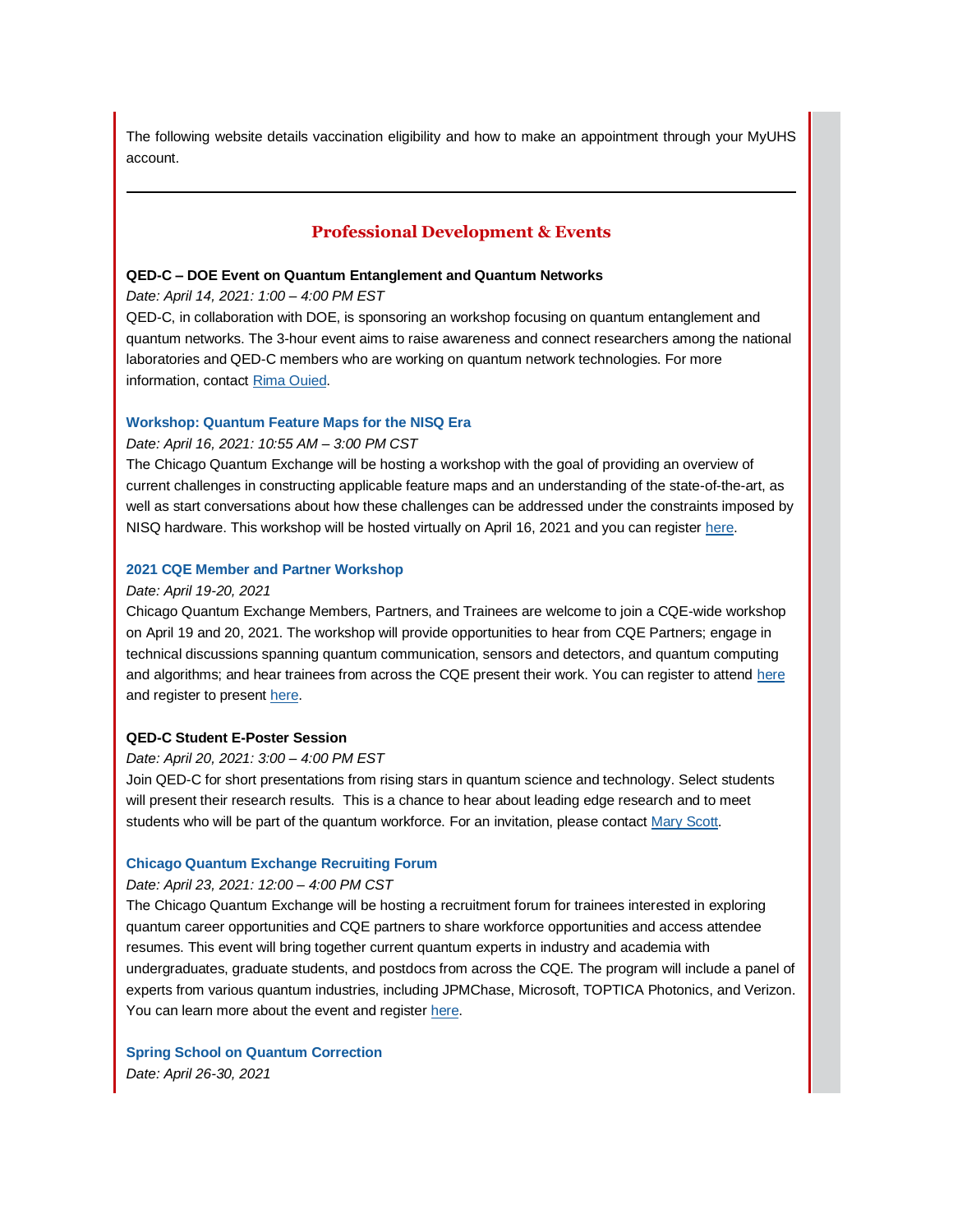The [Challenge Institute for Quantum Computation](https://app.explore.wisc.edu/e/er?s=1427524768&lid=16140&elqTrackId=CAE729E1219C2F38B35025F93F209123&elq=9954f26f843b430287a48381b7b22bd1&elqaid=16315&elqat=1) (CIQC), in collaboration with th[e UCLA CQSE](https://app.explore.wisc.edu/e/er?s=1427524768&lid=16139&elqTrackId=E37F5C38F44F117622BFAA24D3CFCD8C&elq=9954f26f843b430287a48381b7b22bd1&elqaid=16315&elqat=1) an[d UCLA](https://app.explore.wisc.edu/e/er?s=1427524768&lid=16138&elqTrackId=8D7F6C1101D393D7BDB6AC2777748E5F&elq=9954f26f843b430287a48381b7b22bd1&elqaid=16315&elqat=1)  [IPAM,](https://app.explore.wisc.edu/e/er?s=1427524768&lid=16138&elqTrackId=8D7F6C1101D393D7BDB6AC2777748E5F&elq=9954f26f843b430287a48381b7b22bd1&elqaid=16315&elqat=1) will be hosting its first annual Spring School in QIS from April 26-30, 2021. The focus of this year's weeklong school will be Quantum Error Correction (QEC). The school will be aimed at experimentalists and new theory students working in quantum information science and related fields. Graduate students, as well as postdoctoral and faculty researchers who desire an introduction to quantum error correction, are encouraged to apply [here.](https://app.explore.wisc.edu/e/er?s=1427524768&lid=16137&elqTrackId=66EF06FCF132A1C0C73A19C4F18F0F1C&elq=9954f26f843b430287a48381b7b22bd1&elqaid=16315&elqat=1)

## **QED-C Workshop: Quantum Entanglement and Quantum Networks**

## *Date: April 29, 2021 - 1:00 - 4:00 PM EST*

QED-C, in collaboration with DOE, is sponsoring a workshop on quantum entanglement and quantum networks. The 3-hour event aims to raise awareness and connect researchers among the national laboratories and QED-C members who are working on quantum network technologies. For an invitation, contac[t Rima Ouied.](https://app.explore.wisc.edu/e/er?s=1427524768&lid=16350&elqTrackId=A9731893DB39816131C9F739009F9C86&elq=9954f26f843b430287a48381b7b22bd1&elqaid=16315&elqat=1)

## **Discount: Inside Quantum Technology New York Meeting**

*Date: May 17-20, 2021*

QED-C is pleased to partner again with Inside Quantum Technology (IQT) to offer a discount on registration to the upcoming online IQT New York meeting on May 17 -20. The conference brings together industry leaders from around the world—from suppliers to system developers to end users. Use the promo code QEDC20 to get a \$20 discount on the regular price.

## **Employment Opportunities**

## **[MSPQC Career Toolkit](https://app.explore.wisc.edu/e/er?s=1427524768&lid=16119&elqTrackId=5A49858D7B279578BB1B0FB51CEEA074&elq=9954f26f843b430287a48381b7b22bd1&elqaid=16315&elqat=1)**

MSPQC Program Coordinator Jackson Kennedy manages and updates the [MSPQC Career Toolkit.](https://app.explore.wisc.edu/e/er?s=1427524768&lid=16119&elqTrackId=09D2E0C03CA2395C49E22DEC7C8591D3&elq=9954f26f843b430287a48381b7b22bd1&elqaid=16315&elqat=1) This is the central hub for professional development and job search opportunities for MSPQC students and is updated frequently. Contact [Jackson Kennedy](mailto:jckennedy3@wisc.edu) with questions, concerns, and suggestions.

## **[QED-C Student Database](https://app.explore.wisc.edu/e/er?s=1427524768&lid=16143&elqTrackId=3F91B3E99BC944A98E92AF38D30E52E3&elq=9954f26f843b430287a48381b7b22bd1&elqaid=16315&elqat=1)**

[QED-C](https://app.explore.wisc.edu/e/er?s=1427524768&lid=16144&elqTrackId=A9AB285BA5BE3DC678F7230E21B22D08&elq=9954f26f843b430287a48381b7b22bd1&elqaid=16315&elqat=1) Maintains a database of students obtaining degrees in quantum computing. This database is shared with employers, internship providers, and consortium partners. To add yourself to this database, complete the [Student Info Form](https://app.explore.wisc.edu/e/er?s=1427524768&lid=16143&elqTrackId=4394A173A56EFED3F138143AA6462B62&elq=9954f26f843b430287a48381b7b22bd1&elqaid=16315&elqat=1) (password: Students@QED-C) and use Jackson Kennedy (jckennedy3@wisc.edu) as your advisor email.

## **[Physicists and Engineers in Sensors Division, Systems & Technology Research](https://app.explore.wisc.edu/e/er?s=1427524768&lid=16321&elqTrackId=EFA8A61BFF8304417BBD3010DAE9C78F&elq=9954f26f843b430287a48381b7b22bd1&elqaid=16315&elqat=1)**

[Systems & Technology Research](https://app.explore.wisc.edu/e/er?s=1427524768&lid=16321&elqTrackId=FBD2C69E5BDAA13F696A7F2283605A17&elq=9954f26f843b430287a48381b7b22bd1&elqaid=16315&elqat=1) (STR), in particular the Sensors Division, is actively recruiting physicists and engineers. Interested students (undergrad or graduate) or postdocs in physics, engineering, applied math, or related fields who are considering industrial positions in research and development are encouraged to review the website and reach out t[o Nicholas Schade.](mailto:nicholas.schade@stresearch.com) US citizenship is required.

## **[Honeywell: Quantum Computer Operator](https://app.explore.wisc.edu/e/er?s=1427524768&lid=16324&elqTrackId=6C53759DAC0A58481830990FC394047C&elq=9954f26f843b430287a48381b7b22bd1&elqaid=16315&elqat=1)**

In this position you will work closely with a team of research scientists to operate, maintain, and upgrade a commercial quantum computer, analyze performance and reliability of the system and work with scientific team to plan upgrades and add features, and provide technical support to customers and support teams on sophisticated technical problems. Apply [here.](https://app.explore.wisc.edu/e/er?s=1427524768&lid=16324&elqTrackId=55580D60D0A8AB4185F0A6AA4A0ECDC4&elq=9954f26f843b430287a48381b7b22bd1&elqaid=16315&elqat=1)